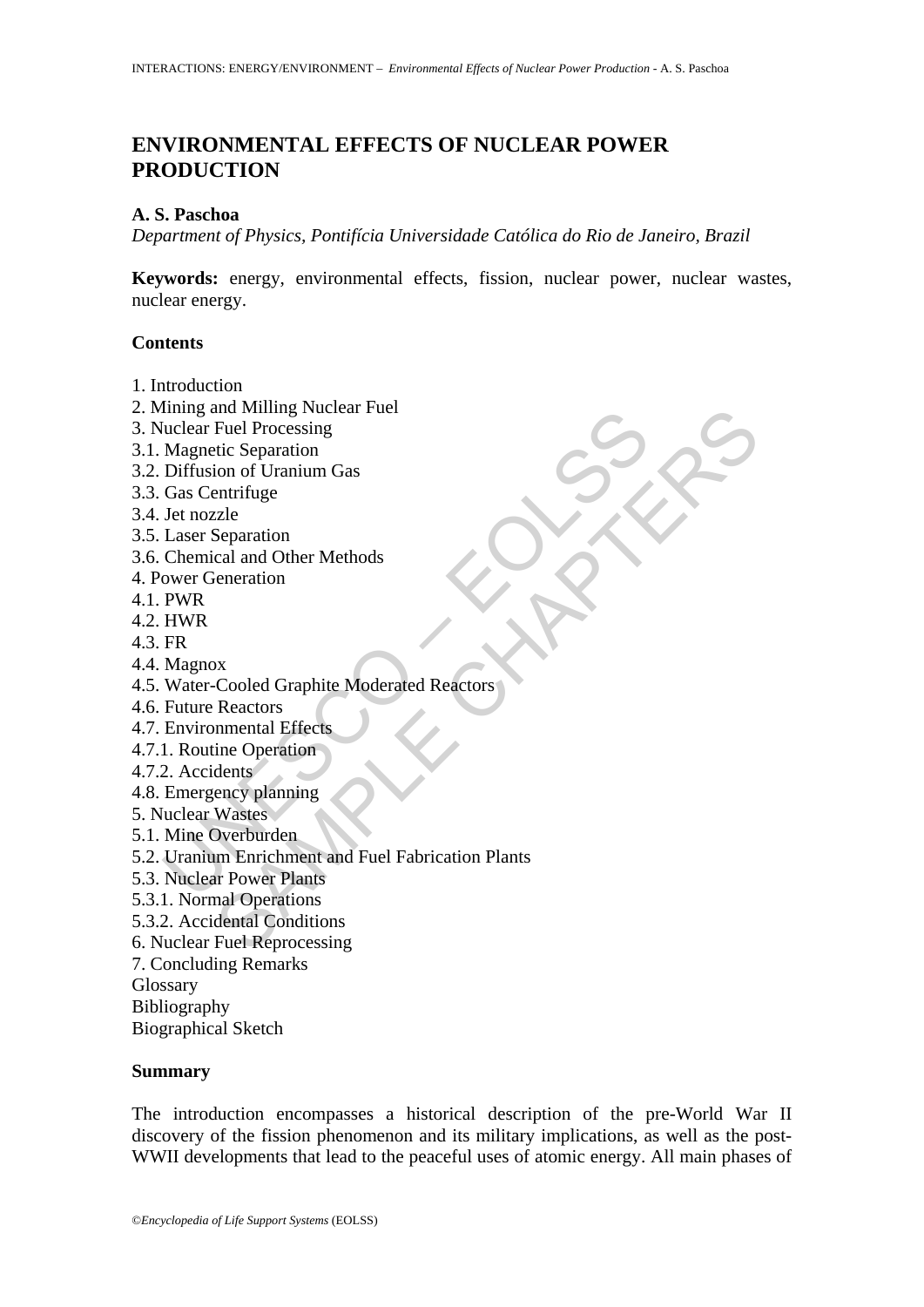oactivity waste management is the risk perception by the public.<br>
te risks of the order of one in several thousands with numerica<br>
rommental effects of nuclear power production should always be<br>
rators and local competent In the state management is the risk perception by the public, when one tries<br>of the order of one in several thousands with numerical dose limits,<br>and local compare prover production should always be contrulable by<br>and loc the nuclear power production encompassing the front and back ends of the nuclear fuel cycle, as well as the power generation in nuclear reactor plants are covered succinctly, but with in-depth short discussions of each phase. A broad overview of the environmental effects of each phase of the nuclear fuel cycle goes from the high  $^{230}$ Th,  $226$ Ra and  $210$ Po concentrations in local acid uranium tailings, all the way to the global circulation of  $^{129}$ I as a good indication of how much nuclear fuel has been processed thus far in the world. The effects on the environment due to nuclear reactors are discussed under routine and accidental operating conditions. There are different national approaches for high-level waste management. On the one hand, it is observed that policies and costs to deal with high-level nuclear wastes vary considerably whether reprocessing, vitrification and pre-disposal storage are adopted or not. On the other hand, non-high-level waste management is a solved problem in most cases, when one excludes wastes from nuclear military programs. The main difficulty with low-level radioactivity waste management is the risk perception by the public, when one tries to relate risks of the order of one in several thousands with numerical dose limits. The environmental effects of nuclear power production should always be controllable by the operators and local competent authorities to maintain and improve environmental quality locally and globally. The main conclusion is that responsible national authorities and international cooperation on developing new technologies and exchanging relevant information on nuclear safety and other nuclear issues are fundamental for a sustainable energy development.

#### **1. Introduction**

On January 16, 1939, Lise Meitner and Otto Robert Frisch wrote a letter to *Nature* telling approximately the following:

 *At first sight, this result* (obtained earlier by Otto Hahn and Fritz Strassman) *looks difficult to understand. The formation of elements so much lower than uranium* (that means with Z much less than 92) *was considered before, but was always rejected by physics arguments, because the chemical evidences were not clear. ... However, based on current ideas about the behavior of heavy nuclei, a picture entirely different and essentially classic of these new processes of disintegration becomes evident. ... It looks possible that the uranium nucleus has only a small shape stability and can, after capturing a neutron, split in two nuclei of similar size.* 

Such splitting process of a heavy nucleus became known as *fission*. The fission fragments should be unsTABLE and subject to a series of beta emissions, forming *fission decay chains.*

The positive balance of the mass-energy conversion started becoming more seriously considered with the discovery of the phenomenon of fission. Niels Bohr while explaining the mechanism of fission pointed out that  $^{235}$ U was the uranium isotope more likely to undergo fission, but its natural abundance was extremely low. Albert Einstein was soon alerted by Leo Szilard, both of them living in the United States at the time that a fission chain reaction had been proposed simultaneously by H. von Halban, Frédéric Joliot and L. Kowarski, in France, and by Enrico Fermi and Szilard himself in the United States. Taking into the proper account the information gathered by Szilard, Einstein wrote to President Franklyn Delano Roosevelt on August 2nd, 1939, urging the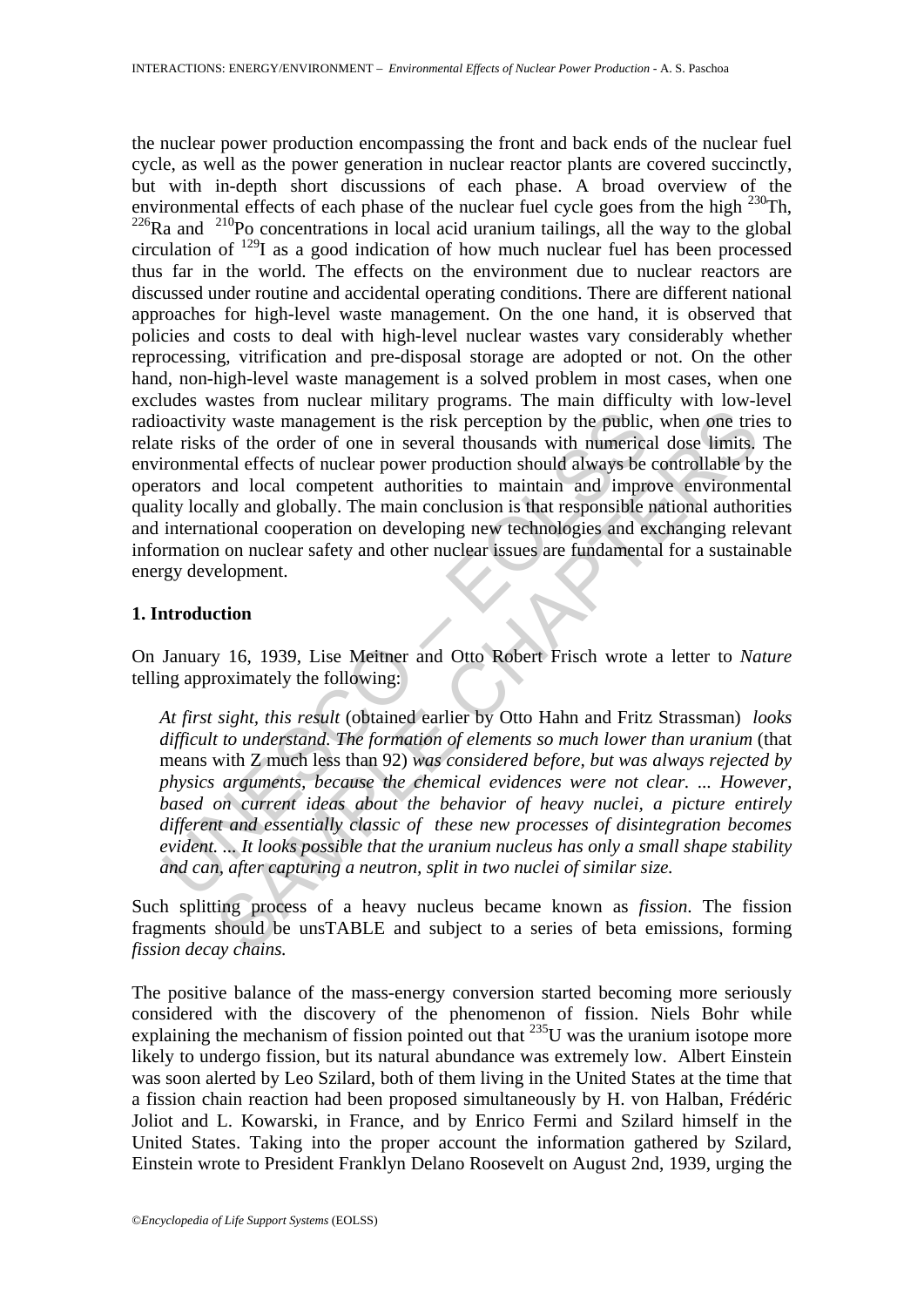President to start considering the possibility that the Germans were likely to develop a military use of the fission chain.

At the beginning of the year 1939, while some scientists still had some doubts about the feasibility of a nuclear reaction chain, there were others who admitted the possibility of a fission chain, but could not accept that the chain would lead to an explosion.

One must bear in mind that most of the ideas concerning the fission phenomenon discussed at that time were only speculations, without the support of experimental data to validate tentative conclusions. Nuclear Physics was then an inchoative subject of scientific studies. However, by mid-1940 there were already enough experimental data to support two important conclusions:

- a nuclear chain reaction could be established and controlled by using slow neutrons to maintain the fission chain; and
- a fission chain with fast neutrons could occur in a very short time (that means, an explosion), making possible to build an atomic bomb.

Recognizing the military importance that a bomb based on nuclear fission could bear in the future, the United States government laid a shield of secrecy on everything connected with nuclear research. At the beginning the secrecy system was volunteer. A scientist would not stop making research on the subject, but would not publish the results of his (or hers) work.

**a** nuclear chain reaction could be established and controll<br>neutrons to maintain the fission chain; and<br>**a** fission chain with fast neutrons could occur in a very short<br>an explosion), making possible to build an atomic b However, as the idea to build an atomic bomb became a mature plan of action, whatever was related to the plan was put under State Secrecy. The number of persons with access to relevant nuclear data was reduced to a minimum. It was common scientific knowledge, however, that  $^{235}U$  was a fissile isotope, which could be fissioned by slow and fast neutrons, but its natural abundance was only 0.72% (i.e., corresponded to only one part in 139 of the more common 238U).

uclear chain reaction could be established and controlled by using s<br>trons to maintain the fission chain; and<br>exonston chain with fast neutrons could occur in a very short time (that me<br>explosion), making possible to build The first letter that Einstein sent to Roosevelt did not have the immediate effect that most people think. A second letter was sent to Roosevelt on March 7th, 1940. Einstein in this second letter expressed to the American President his worries about the German nuclear research on uranium. The nuclear military developments in the United States are registered in a large number of books, not necessarily included in the bibliographical list at the end of this article. For some time now, the history of the Manhattan Project, the mammoth effort made by the United States during the Second World War (WWII) to develop the first atomic bombs, is fairly well known.

All sufficiently industrialized nations that had in 1940 a critical mass of scientists in conditions to understand what had happened in the last year of the previous decade started military nuclear projects, with greater or lesser enthusiasm of scientists and governments. Accordingly, England, France, Germany, Japan, the Soviet Union, as well as the United States all had some kind of nuclear military project at the beginning of, or during the WWII.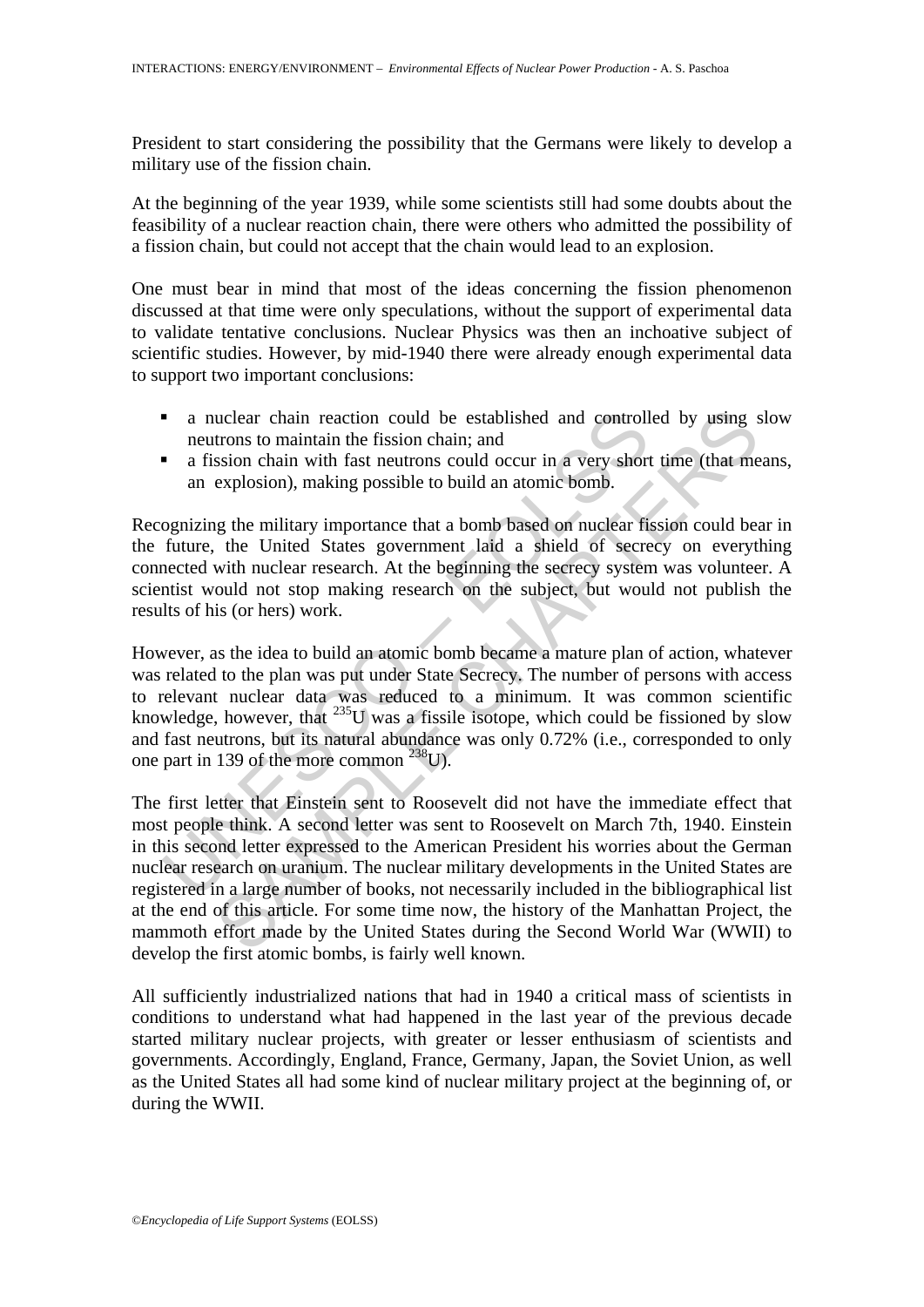The history of the German nuclear project is fairly well known through a series of articles, but the 1967 David Irving's book is by far the best source of information.

Accounts of the nuclear military projects developed in England, Japan and the Soviet Union can be found in the open literature, but it is worth mentioning the books written by Gowing in 1964, Wilcox in 1985, and Holloway in 1994 concerning the military nuclear activities of England, Japan and the Soviet Union, respectively.

After the WWII, nuclear research and development programs, aimed not only to military applications but also to civilian uses of the then new technology, started in most industrialized nations. The First International Conference of the United Nations on the Peaceful Uses of Atomic Energy met in Geneva in 1955. This First Conference dealt most entirely with the fission of the atom.

The United Nations General Assembly, in its resolution 912 (X) on the peaceful uses of atomic energy, adopted unanimously on December 1955, recommended a second international conference to be held in two or three years' time. Preliminary meetings to organize the second conference occurred in September 1956, May 1957 and May 1958.

United Nations General Assembly, in its resolution 912 ( $X$ ) on thic energy, adopted unanimously on December 1955, recommational conference to be held in two or three years' time. Preliminate the second conference occurre by Antransa and analysis, in its resolution 912 (X) on the peaceful usergy, adopted unanimously on December 1955, recommended a section and conference to be held in two or three years' time. Preliminary meeting e second co The Second United Nations International Conference on the Peaceful Uses of Atomic Energy was held in Geneva, 1 September – 13 September 1958. The complete Proceedings of this Second Conference comprise 33 volumes. A vast amount of scientific information on nuclear energy and its applications was published then for the first time.

The prospect of using nuclear power for generating electricity at that time was discussed in the Second Conference under the chairmanship of Sir John Cockcroft. Substantial progress had then been made in the programs to advance the technology of nuclear power plants since the First Conference three years earlier.

Today, forty years have passed since the Second Conference, and the nuclear industry for generating electricity achieved its maturity many years ago. The environmental effects of this mode of producing electricity became focus of intense debates throughout the last few decades.

Environmental effects are present in each phase of the nuclear fuel cycle, though the ways these effects appear and are controlled vary from phase to phase. Thus, they need to be addressed separately in order to be better understood and minimized to the extent possible.

The following sub-sections will summarize the main environmental implications concerning the five main phases of the nuclear fuel cycle. FIGURE 1 illustrates a simplified nuclear fuel cycle to examine the environmental effects of each phase. Future power generation systems and military uses of nuclear energy will not be examined here.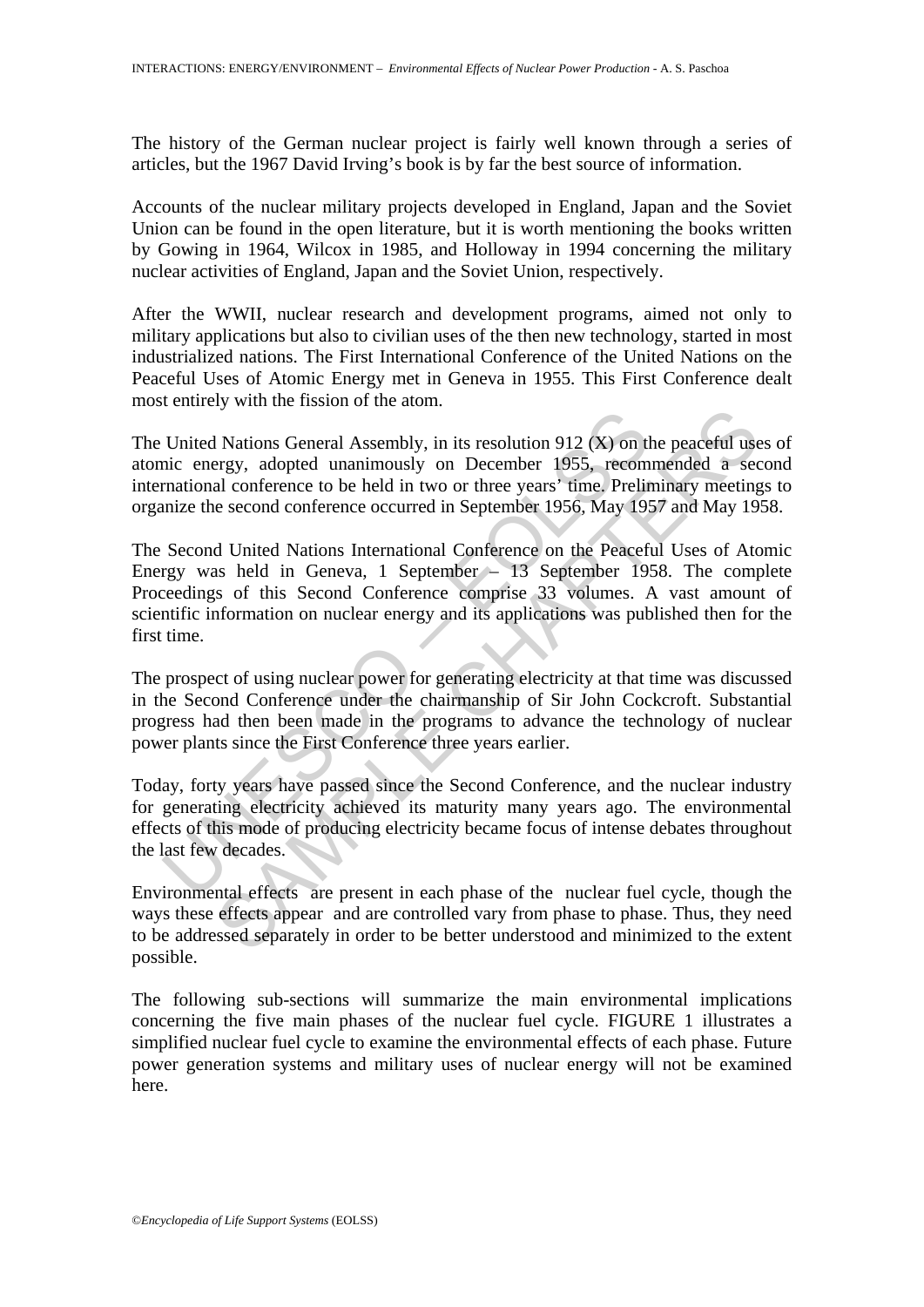

Figure 1.Simplified scheme of the nuclear fuel.

The *front end* of the nuclear fuel cycle consists in those phases from prospecting for uranium ores to the supply of fabricated fuel assemblies to the nuclear power plant, all of them occurring before the nuclear power generation. The *back-end* of the nuclear fuel cycle consists of the phases starting with the removal of spent fuel racks from cooling pools at the reactor site and includes all others all the way up to the disposal of the spent fuel, or of the wastes separated in reprocessing plants. The subsequent sub-sections will summarize the main environmental and regulatory aspects of the different phases of the nuclear fuel cycle.

## **2. Mining and Milling Nuclear Fuel**

After being discovered by prospecting, uranium can be mined in underground or open pit mines. There were in the past deposits with uranium concentrations over 10%, however, most of the economically feasible ores contain around 0.2 % uranium.

In the past, underground mining had important occupational implications, mostly because of radon  $\binom{222}{2}$ Rn) gas accumulation in galleries. Later, forced ventilation at rates as high as  $100 \text{ m}^3$ .s<sup>-1</sup> decreased the radon concentrations in underground mines. Air discharged from underground mines reached radon concentrations as high as 26  $kBq.m<sup>-3</sup>$  (1 Bq = 1 disintegration per second) which was of the order of the natural radon flux from about 1  $km^2$  of the earth's surface. Underground mining can also be undertaken by *in situ* leaching, mostly when uranium production is resumed in former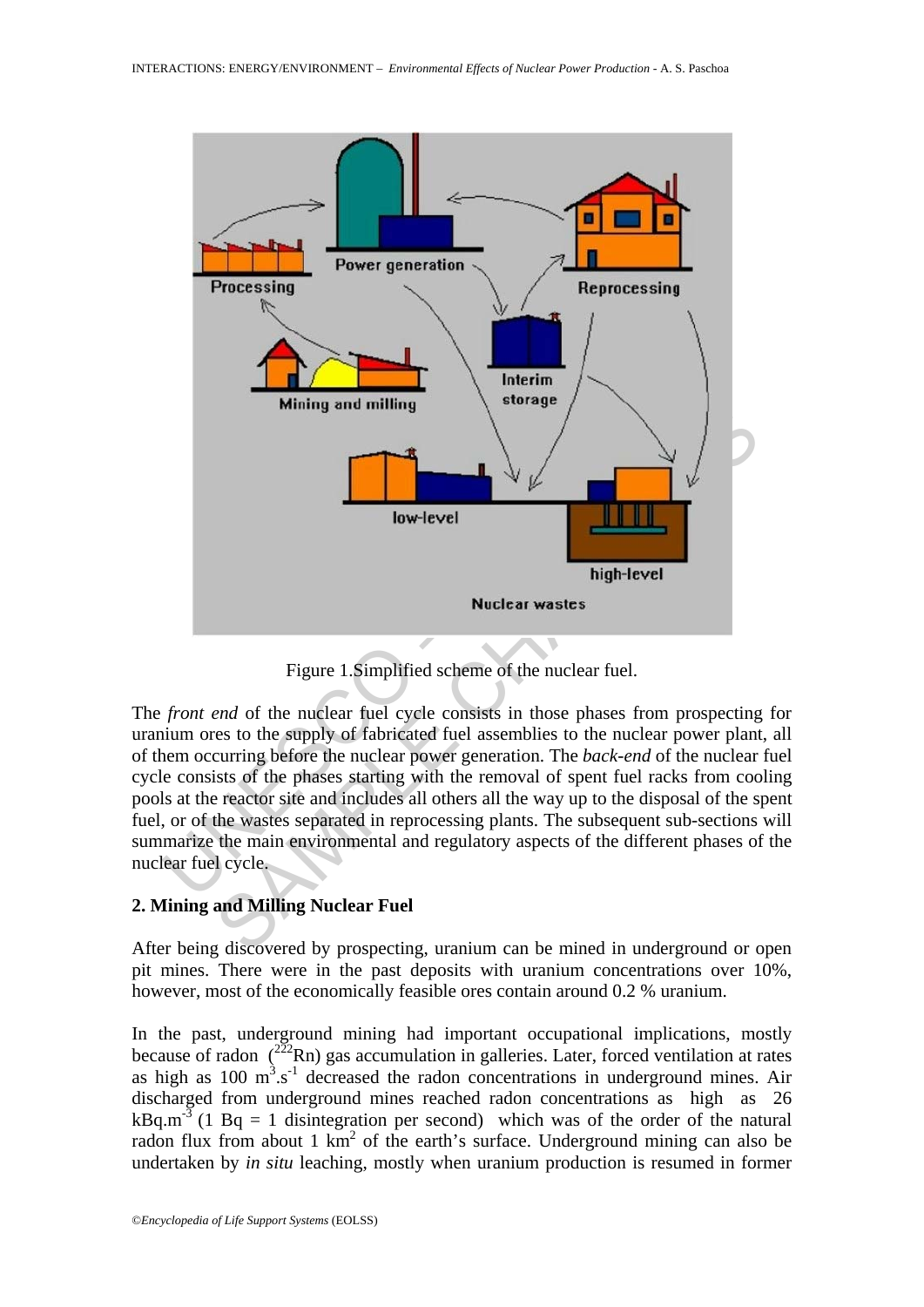mines. The environmental impacts of open pit mines to the environment are usually related to the  $^{226}$ Ra in the overburden and used water, which may be left in the mining site. The average  $^{226}$ Ra concentration in uranium mine overburden was estimated to be about 1  $kBq.kg^{-1}$  in the Western states of the United States.

After being mined, uranium ore is shipped to mills to be transformed into an uranium concentrate,  $U_3O_8$ , known as yellow-cake. In the mills the ore is ground to small size grains. Uranium is then separated by either acid or alkaline leaching. Over 90% of the uranium is removed from the processed ore in the mills, but its decay products such as  $^{230}$ Th and  $^{226}$ Ra remain in the tailings. Dusts containing finely divided grains with  $^{230}$ Th and/or  $^{226}$ Ra can lodge in the lungs. The inert gas radon released from the rocks by the mining operations can deposit its solid daughters, like the alpha emitting  $^{218}P_0$ ,  $^{214}P_0$ and 210Po, in aerosols that after inhalation can lead to significant radiation doses to the lung tissue.

Ranges of <sup>230</sup>Th, <sup>226</sup>Ra and <sup>210</sup>Po concentrations in acid uranium tailings impoundments vary from place to place. Table 1 presents the ranges of  $230$ Th,  $226$ Ra,  $210$ Po and natural uranium concentrations in selected uranium tailings in the United States and Canada.

| tissue.                                                                                                                                                                                                                         | ges of $^{230}$ Th, $^{226}$ Ra and $^{210}$ Po concentrations in acid uranium tailings impoundm<br>from place to place. Table 1 presents the ranges of $^{230}$ Th, $^{226}$ Ra, $^{210}$ Po and nat<br>nium concentrations in selected uranium tailings in the United States and Canada<br><b>NUCLIDE</b>                                                                                                                 |                      | <b>CONCENTRATION</b> |  |
|---------------------------------------------------------------------------------------------------------------------------------------------------------------------------------------------------------------------------------|-----------------------------------------------------------------------------------------------------------------------------------------------------------------------------------------------------------------------------------------------------------------------------------------------------------------------------------------------------------------------------------------------------------------------------|----------------------|----------------------|--|
|                                                                                                                                                                                                                                 |                                                                                                                                                                                                                                                                                                                                                                                                                             | RANGES $(Bq.g^{-1})$ |                      |  |
|                                                                                                                                                                                                                                 |                                                                                                                                                                                                                                                                                                                                                                                                                             | <b>Lowest</b>        | <b>Highest</b>       |  |
|                                                                                                                                                                                                                                 | 230Th                                                                                                                                                                                                                                                                                                                                                                                                                       | 0.7                  | 8400                 |  |
|                                                                                                                                                                                                                                 | $\overline{^{226}}Ra$                                                                                                                                                                                                                                                                                                                                                                                                       | 4.0                  | 490                  |  |
|                                                                                                                                                                                                                                 | $^{210}Pb$                                                                                                                                                                                                                                                                                                                                                                                                                  | 7.4                  | 620                  |  |
|                                                                                                                                                                                                                                 | Natural uranium<br>$(99.8\%$<br>$^{238}$ I I)                                                                                                                                                                                                                                                                                                                                                                               | 5.1                  | 360                  |  |
| ble 1. Ranges of $^{230}$ Th, $^{226}$ Ra, $^{210}$ Po and natural uranium concentrations in select<br>uranium tailings impounds.<br>st of the $^{226}$ Ra in tailings effluents is in the solid fraction, however, up to 5% ma |                                                                                                                                                                                                                                                                                                                                                                                                                             |                      |                      |  |
|                                                                                                                                                                                                                                 | and in solution. The potential contamination of surface waters by $^{226}$ Ra that com<br>act with uranium mill tailings is a subject that needs further study, because $^{226}R$<br>oluble form is available to be taken up by plants and animals, becoming part of to<br>ways. There were mining and milling operations in several parts of the world<br>Ited in significant $^{226}$ Ra contamination of surface waters. |                      |                      |  |

Table 1. Ranges of  $^{230}$ Th,  $^{226}$ Ra,  $^{210}$ Po and natural uranium concentrations in selected uranium tailings impounds.

Most of the <sup>226</sup>Ra in tailings effluents is in the solid fraction, however, up to 5% may be found in solution. The potential contamination of surface waters by  $226$ Ra that come in contact with uranium mill tailings is a subject that needs further study, because  $^{226}$ Ra in its soluble form is available to be taken up by plants and animals, becoming part of food pathways. There were mining and milling operations in several parts of the world that resulted in significant <sup>226</sup>Ra contamination of surface waters.

After an uranium mill ceases to operate either due to depletion of the ore body or changes in the uranium concentrate procurement policy, the mill is dismantled or use for other type of ores. Protection against environmental releases of radionuclides is then established through a series of procedures. Such procedures may vary from place to place, depending on the limits adopted by national authorities.

Exception made of the highest concentration for natural uranium, all other highest values listed in Table 1 are well above the concentration limits usually recommended by international agencies and adopted by national authorities. As a consequence, there is a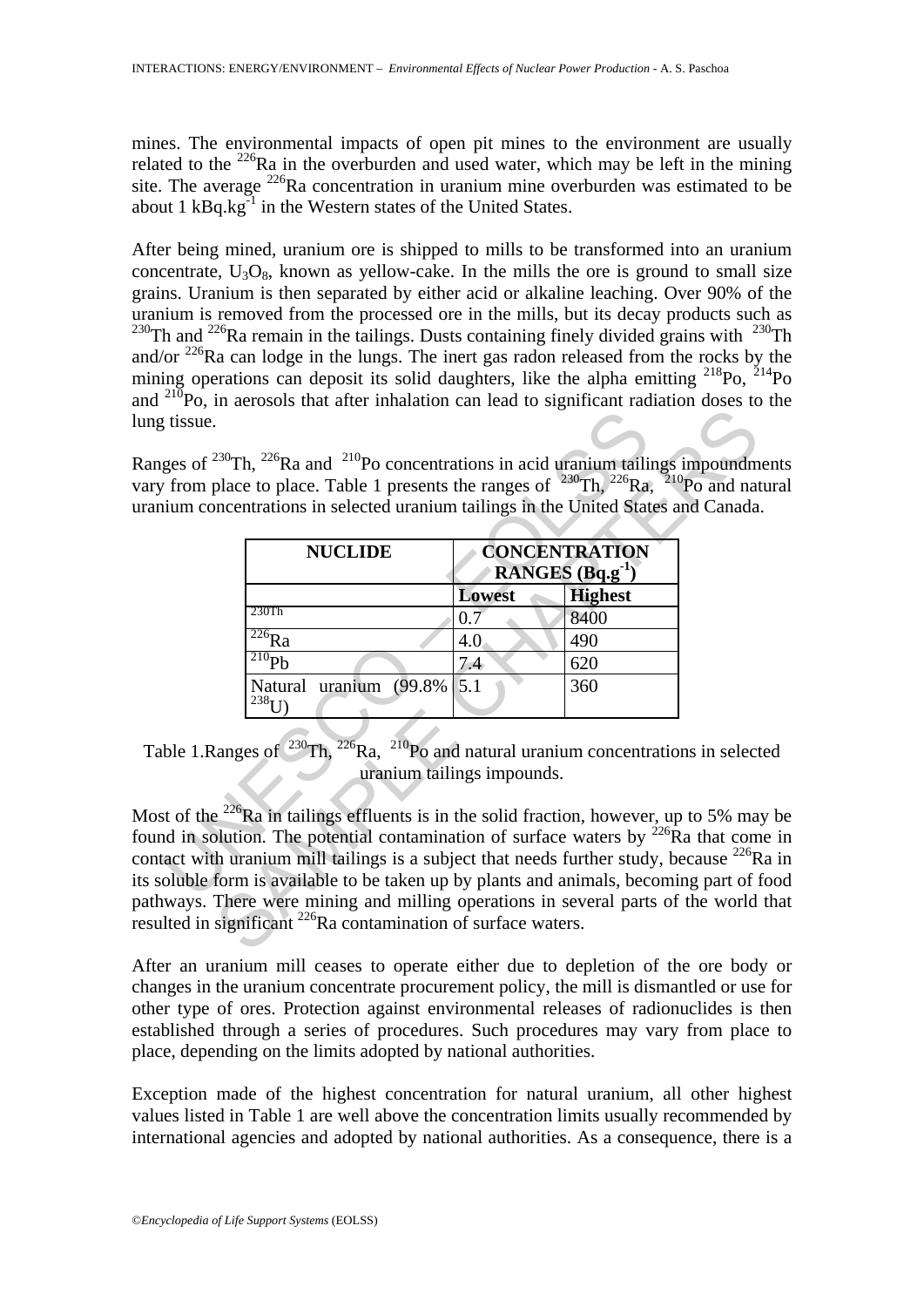need to mitigate the environmental effects of uranium mines and mills after they cease to operate.

Uranium in yellow-cake is further purified by dissolution in nitric acid and chemical processing. The subsequent steps of the nuclear fuel cycle will be briefly discussed in the next sub-sections.

## **3. Nuclear Fuel Processing**

Pure uranyl nitrate, obtained after chemical processing, is further processed to yield one of the following:

- uranium hexafluoride, a gaseous compound, to be used in enrichment processes;
- metallic uranium for fuelling Magnox reactors; or
- uranium dioxide for fuelling CANDU reactors.

**IDENTIFY IN THE SET THE SET THE SET ASSES AND SET THE MUSIC SET USE ON THE SCALL THE SCALL THE SCALL THE SCALL THE SCALL THE SCALL THE SCALL THE SCALL THE SCALL THE SCALL THE SCALL THE SCALL THE SCALL THE SCALL THE SCALL** Natural uranium consists approximately of 99.3%  $^{238}$ U and 0.7%  $^{235}$ U. Thus, enrichment processes are used to produce a material containing 3 to 4  $%$  <sup>235</sup>U required for light water reactors (LWR), or higher enrichment for more advanced and research reactors. All enrichment processes are based on techniques of isotopic separation. The most common enrichment processes are the following:

## **3.1. Magnetic Separation**

Magnetic separation, which is based on the same principles as mass spectrometry, was used at the beginning of the Manhattan Project. Uranium isotopes are separated by deflecting through magnetic fields electrically accelerated ion beams. Such uranium beams are made of ionized molecules of uranium hexafluoride or vaporized uranium. The lighter uranium isotopes describe circular paths with radii smaller than heavy ones.

## **3.2. Diffusion of Uranium Gas**

iallic uranium for fuelling Magnox reactors; or<br>
in this can be another and density of  $99.3\%$   $^{238}$ U and 0.7%  $^{235}$ U. Thus, enrich<br>
in dioxide for fuelling CANDU reactors.<br>
inium consists approximately of  $99.3\%$  Diffusion of uranium gas compounds through porous walls or membranes was the first enrichment process to be used successfully. This process of uranium enrichment was used first in the Manhattan Project. Later on, diffusion plants were also developed in United Kingdom, France and the former Soviet Union. A cascade of membranes is used to enrich uranium hexafluoride vapor from its natural abundance to a higher percentage of 235U isotope. The quality of the membranes has great influence in the efficiency of the process, and a large number of stages are necessary to achieve a significant enrichment. The depleted product is mixed with the feed to the preceding stage for passing again through a membrane. The diffusion process requires a large number of stages, because the separation achieved in each stage is quite small. A typical diffusion plant may have over one thousand stages for enrichment and stripping of  $^{235}U$ .

## **3.3. Gas Centrifuge**

Gas centrifuge separates lighter and heavy uranium isotopes by rapidly rotating a cylinder filled with uranium hexafluoride vapor around its vertical axis. The heavier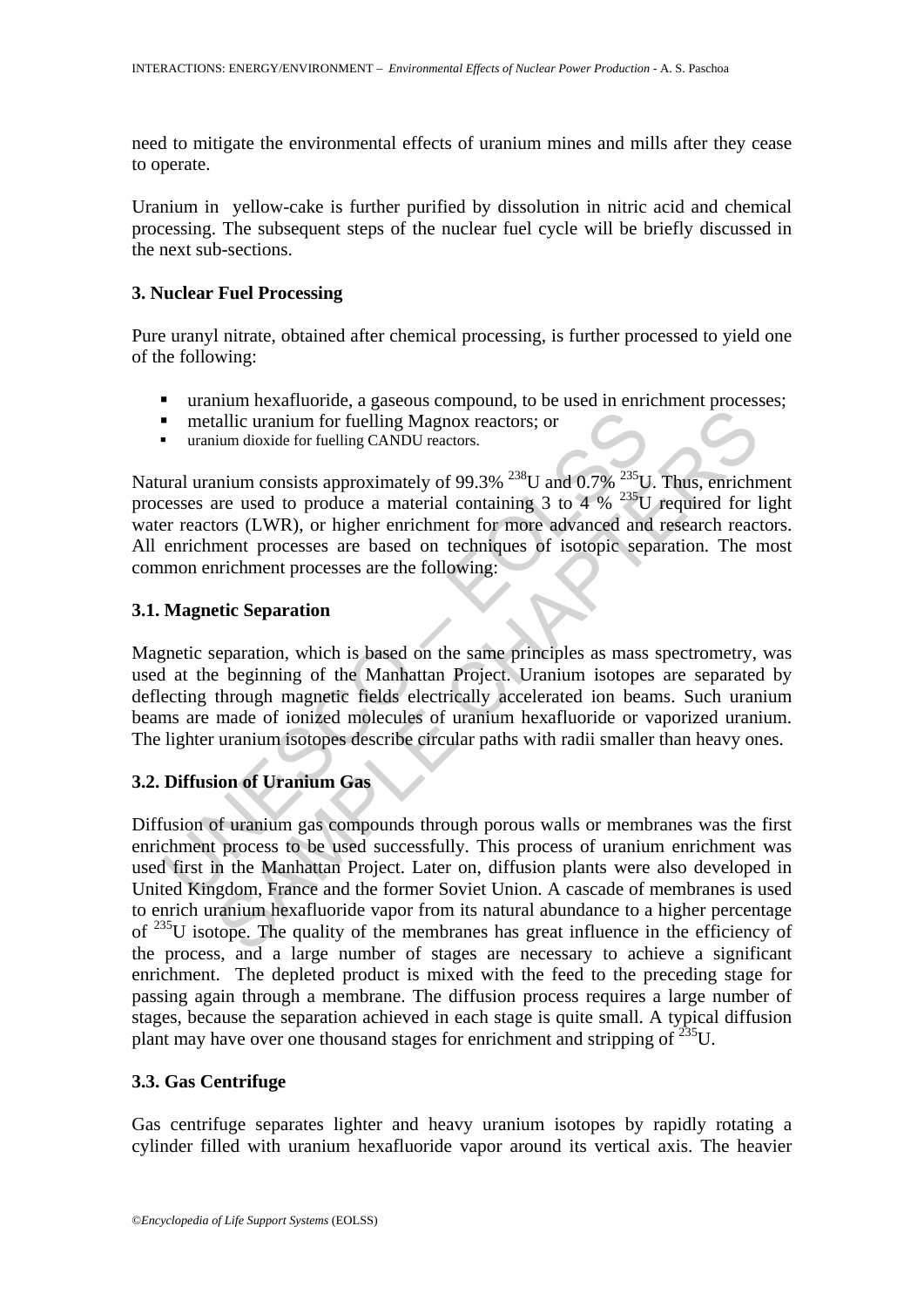molecules go towards the outer wall of the cylinder, while the lighter ones stay closer to the central axis. Gas centrifuge is quite efficient to separate  $^{235}$ U from  $^{238}$ U, in which the number of stages required to achieve the same degree of enrichment is less than that of a diffusion plant by a factor of about 2/100. In addition, the power supply required to run a gas centrifuge plant is about 4% of that needed to run a diffusion plant of the same size. There are gas centrifuge plants in operation, or under construction, in the United Kingdom, United States, Germany, Japan, and Brazil.

## **3.4. Jet nozzle**

Jet nozzle is a uranium isotopic separation process based on forces acting in a jet of uranium hexafluoride mixed with a inert carrier gas, usually hydrogen, which describes a curvilinear trajectory. Typical feed gas has 4% uranium hexafluoride and 96% hydrogen. This process has been developed at the Nuclear Research Centre, Karlsruhe, Germany. In 1975 a cooperative effort started between the German nuclear center and the Brazilian company NUCLEBRAS. There are (or there were) research projects on the jet nozzle process in Germany, South Africa, and Brazil. The efficiency of the jet nozzle project is not as good as that of the gas centrifuge.

## **3.5. Laser Separation**

Laser separation is based in exposing high temperature uranium vapor to a laser specially tuned to ionize the isotope  $235$ U. Once the isotope  $235$ U is ionized it can be electro-magnetically separated from the non-ionized isotope  $^{238}$ U. There is ongoing research on laser separation in a number of countries.

## **3.6. Chemical and Other Methods**

rogen. This process has been developed at the Nuclear Research<br>many. In 1975 a cooperative effort started between the German<br>Brazilian company NUCLEBRAS. There are (or there were) re<br>it nozzle process in Germany, South Afr This process has been developed at the Nuclear Research Centre, Karlsr<br>In 1975 a cooperative effort started between the German nuclear eenter<br>an company NUCLEBRAS. There are (or there were) research project<br>ext as pood as Chemical and other methods can also be used to separate light isotopes. Such methods can be potentially used for uranium enrichment. In the case of chemical exchange methods the separation factors for heavy elements like uranium are rather small. Other methods, such as fractional distillation, thermal diffusion, chromatography, electrolysis, physical adsorption, as well as rotating plasmas have been reported to be potentially applicable to separate isotopes.

The most important environmental effects expected to occur in uranium enrichment facilities are those due to leaking of fluoride compounds. An accidental leak of uranyl fluoride in the Kerr Mcgee plant, in the United States, on January 05, 1986 is the best known event of this kind. One person died, and various workers had to be evacuated from the immediate vicinity of the site of the accident.

- -
- -

TO ACCESS ALL THE **26 PAGES** OF THIS CHAPTER, Visi[t: http://www.eolss.net/Eolss-sampleAllChapter.aspx](https://www.eolss.net/ebooklib/sc_cart.aspx?File=E4-23-03)

<sup>-</sup>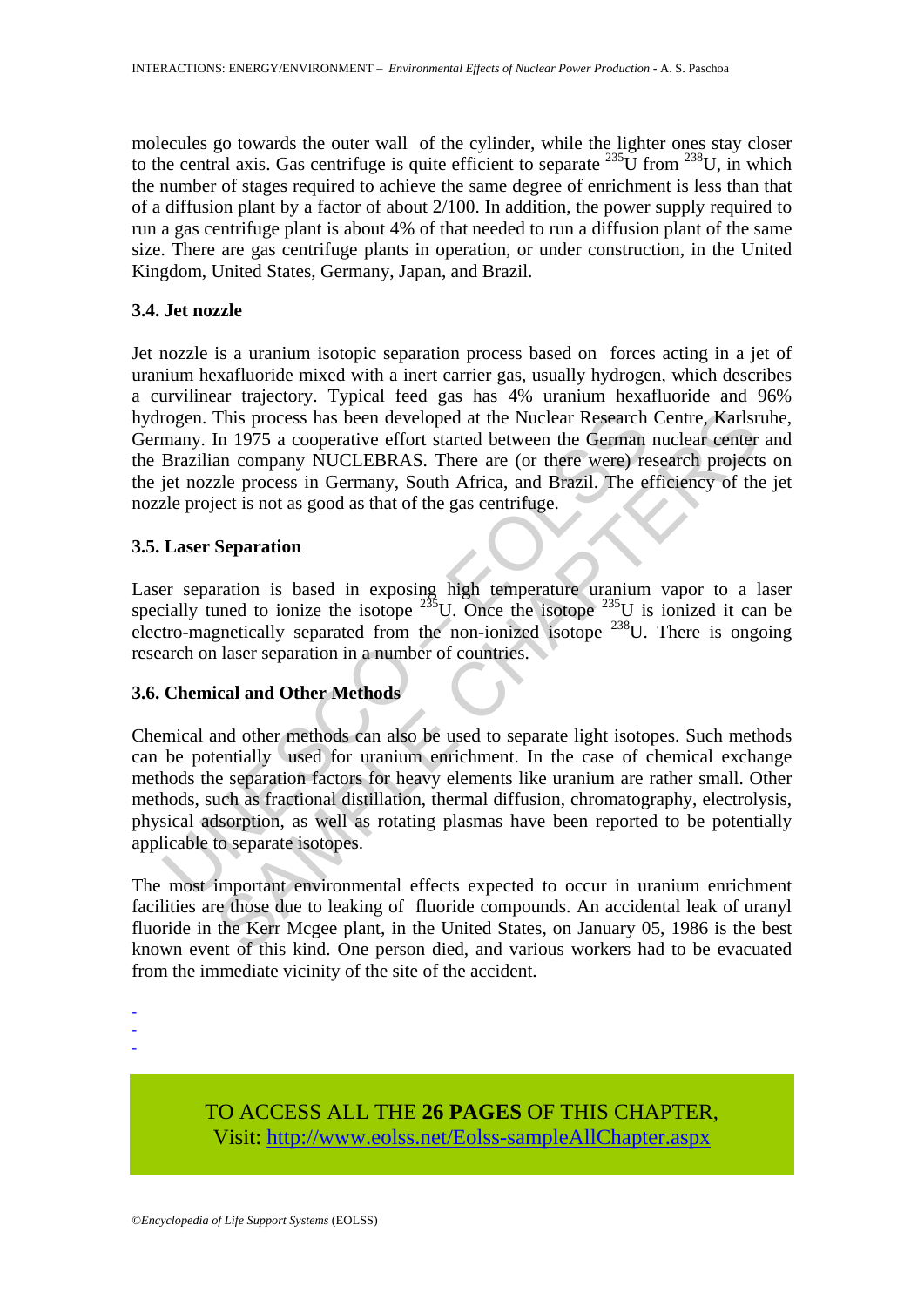#### **Bibliography**

Avery, D. G. and Davies, E. (1973) *Uranium Enrichment by gas centrifuge*, Mills and Boon, London. *This is a guide for understanding the gas centrifuge principles for uranium enrichment.* 

Becker E. W. (1977) The separation nozzle process for uranium isotope enrichment, In *Nuclear Power and Its Fuel Cycle*, Vol.3, International Atomic Energy Agency, Vienna, IAEA-CN-36/223, 161-170. *This article gives an overview of the jet nozzle process for uranium enrichment.* 

Bohr N. and Wheeler J. A. (1939) The mechanism of nuclear fission, *Phys. Rev.,* **56**, 426-450. *This article called the attention to the fact that the natural abundance of 235U, the fissile isotope of uranium, was extremely low.* 

Department of Energy, DOE (1988) *Data Base for 1988: Spent Fuel and Radioactive Waste Inventories, Projections and Characteristics*. DOE/RW-0006, Rev. 4. Washington, D. C. *This report summarizes the United States data for spent fuel and radioactive wastes until 1988.*

Eisenbud, E. and Gessell, T. (1997) *Environmental Radioactivity from Natural, Industrial, and Military Sources*, Fourth edition, Academic Press, San Diego. *This is an authoritative review of the field of environment radioactivity.* 

Eisenbud, E. and Paschoa, A. S. (1989 ) Environmental radioactivity, *Nuclear Instruments and Methods in Physics Research* **A280**, 470-482. *This article gives a brief overview on the subject of environmental radioactivity.* 

Farrar, R. L. and Smith, D. F. (1972) *Photochemical Isotopic Separation as Applied to Uranium*, Oak Ridge Report K-3054 Ver. 1, National Technical Information Service, Springfield. *This is one of the first published reports on the laser enrichment of uranium isotopes.* 

Gershey, E. L., Klein, R. C., Party, E., and Wilkerson, A. (1990) *Low-Level Radioactive Waste: From Cradle to Grave*, 212 pp. Van Nostrand Reinhold, New York. *This is a sourcebook for the subject of lowlevel radioactive waste in he United States.* 

Gowing, M. (1964) *Britain and Atomic Energy 1939-45*, Macmillan, London. *This is an important account of the British nuclear military activities during the Second World War.* 

Aboul, E. and Gessell, T. (1997) *Environmental Radioactivity from Natural, In*<br>
contract Fourth edition, Academic Press, San Diego. *This is an authoritative*<br>
content radioactivity.<br>
Noud, E. and Paschoa, A. S. (1989) En and Gessell, T. (1997) *Environmental Radioactivity from Natural, Industrial, and Mix-<br>
radioactivity.*<br>
and Paschoa, A. S. (1989) Environmental radioactivity, *Nuclear Instruments and Me*<br> *radioactivity.*<br>
and Paschoa, A Hahn O. and Strassmann F. (1939) On the identification and behavior of the alkaline earth metals resulting from the irradiation of uranium with neutrons, *Naturwissenschaften,* **27**, 11-1. Translated into English by R. Bruce Lindsay, and published in Energy in Atomic Physics 1925-1960, *Benchmark Papers on Energy*, **10**, 222-225, 1983. *This is a translation of the original paper reporting the first experimental results of a fission reaction.* 

Hans Jr., J. M., Eadie, G. E. and O'Connell, M. F. (1981) Environmental condition and impact of inactive uranium mines. In *Radiation Hazards in Mining : Control, Measurement, and Medical Aspects*, ed. M. Gomez, Colorado School of Mines, Golden, 180-185. *This article presents anestimate of the cumulative wastes from mining in the United States from 1950 to 1977.* 

Holloway, D. (1994) *Stalin and the Bomb*. *The Soviet Union and Atomic Energy 1939-1956*, Yale University, New Haven. *This is the most complete historical description of the Soviet nuclear activities since its inception.* 

International Atomic Energy Agency, IAEA (1991) International Conference on The Safety of Nuclear Power: Strategy for the Future. IAEA, Vienna, 1991. This is the Proceedings of a Conference that reviewed new reactor concepts under development in the world.

International Atomic Energy Agency, IAEA (1990) The Environmental Behaviour of Radium, Vol. 2, Technical Report Series No. 310, IAEA, Vienna. This IAEA publication is a general source of information on radium behavior in the environment.

International Atomic Energy Agency, IAEA (1996) International Basic Safety Standards for Protection against Ionizing Radiation and for the Safety of Radiation Sources, Safety Series No. 115, IAEA, Vienna. *This IAEA publication gives guidelines for protection concerning radiation sources of various kind.*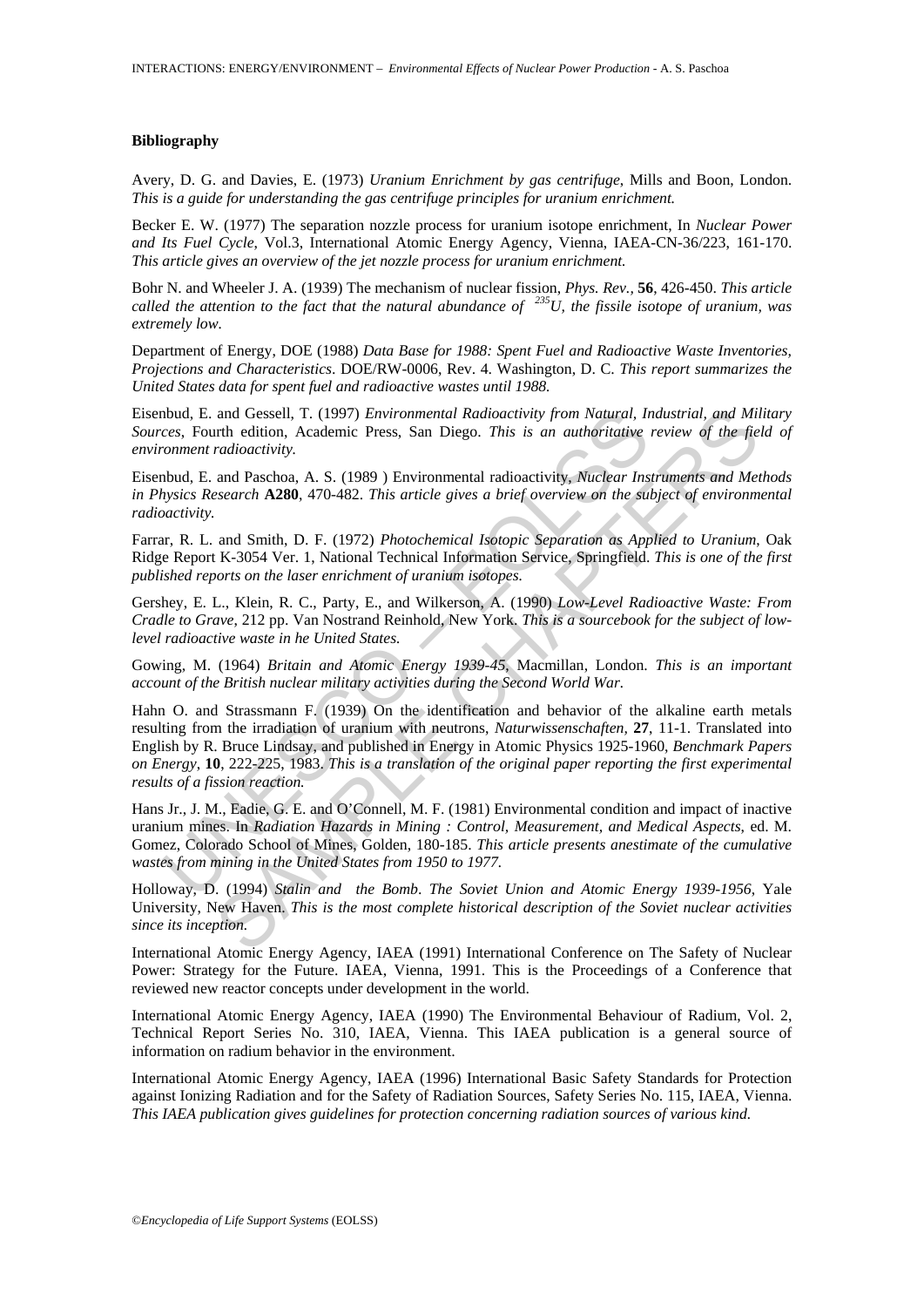Irving D. (1967) *The German Atomic Bomb Project. The History of Nuclear Research in Nazi Germany*, Simon & Schuster, New York, 1967. *This is a well regarded source of information on the history of the German nuclear project.* 

Jones, P. M. S. (1987) *Nuclear Power: policy and prospects*. (P. M. S. Jones, editor) John Wiley & Sons, Chichester. *This is an important sourcebook on quite different aspects of the nuclear fuel cycle.* 

Massignon, D. (1979) *Uranium enrichment – gaseous diffusion*, Springer-Verlag, Berlin. *This is one of the few books available describing with fair amount of details the gaseous diffusion process for uranium enrichment.* 

Meitner L., and Frisch O. R. (1939) Disintegration of uranium by neutrons: a new type of nuclear reaction, *Nature,* **143**, 239. *This is the first tentative explanation of the phenomenon known as fission.* 

Nuclear Regulatory Commission, NUREG (1983) Radiological Assessment: A Textbook on Environmental Dose Analysis (John E. Till and H. Robert Meyer, eds.) NUREG/CR-3332, Washington, D.C. *This is a general source of information on the relationship between quantity and types of released radionuclides into the biosphere and the potential effect on human health.* 

muchdes into the biosphere and the potential effect on human health.<br>
e of Technology Assessment, OTA (1988) An Evaluation of Options for M<br>
e-C Low-Level Radioactive Waster, Washington, D.C. This is an overlook of the<br>
ea sinto the biosphere and the potential effect on human health.<br>
Chrology Assessment, OTA (1988) An Evaluation of Options for Managing Greater-<br>
Level Radioactive Waste, Washington, D.C. This is an overlook of the options fo Office of Technology Assessment, OTA (1988) *An Evaluation of Options for Managing Greater-than-Class-C Low-Level Radioactive Waste*, Washington, D.C. *This is an overlook of the options for managing nuclear wastes that exceed the maximum concentration limits accepted in the United States for acceptance in commercial disposal sites.* 

Pais A., *Subtle is the Lord*, Oxford University Press 1982. *This book is a well written biography of Albert Einstein.* 

Paschoa, A. S. (1998) Potential environmental and regulatory implications of naturally occurring radioactive materials (NORM), *Applied Radiation and Isotopes,* **49**, 189-196. *This article discusses potential implications of technologically enhanced naturally occurring radioactive materials resulting from extracting industries.* 

United Nations Scientific Committee on the Effects of Atomic Radiation, UNSCEAR (1993) *Sources and effects of ionizing radiation. Report to the General Assembly, with Scietific Annexes.* New York: United Nations. *This is a compilation of data gathered throughout the world on the sources and effects of ionizing radiation.* 

United States Atomic Energy Commission, USAEC (1958) The Shippingport Pressurized Water Reactor, Addison-Wesley Publishing Company, Inc., Reading. *This is the official account of the first pressurized water reactor ever built.* 

United States Atomic Energy Commission, USAEC (1962) Major Activities in the Atomic Energy Programs. January-December 1961, U. S. Printing Office, Washington D.C. *This report gives an insight of the operating history of nuclear power plants in their early stages of development.* 

Uranium Mill Tailings Radiation Control Act, UMTRCA (1978). As amended. *Public Law 95-604* [H.R. 13650]. *This is the Public Law that regulates the remedial actions concerning uranium mill tailings in the United States.* 

Wilcox, R. K. (1985) *Japan's Secret War*, William Morrow and Company, Inc., New York. *This book describes the not well known Japanese nuclear war efforts.* 

#### **Biographical Sketch**

**Anselmo Salles Paschoa** was born in Rio de Janeiro, Brazil, on December 15, 1937. Mr Paschoa holds a PhD degree from New York University. He is a Full Professor at Pontifícia Universidade Católica do Rio de Janeiro – PUC RJ. He was Visiting Associate Professor at the University of Utah, Guest Scientist at Brookhaven National Laboratory, and Visiting Scientist at Memorial Sloan-Kettering Cancer Center. Dr Paschoa was Guest Lecturer in courses offered by the Pan-American Health Organization, the Universidad de Sevilla, the International Atomic Energy Agency (IAEA), and the International Center for Theoretical Physics. He is member of several scientific and professional societies and associations. He was member of the Board of Directors of the International Union of Radioecologists, and Vice-President of the International Radiation Physics Society for Central and South Americas. Dr Paschoa has published